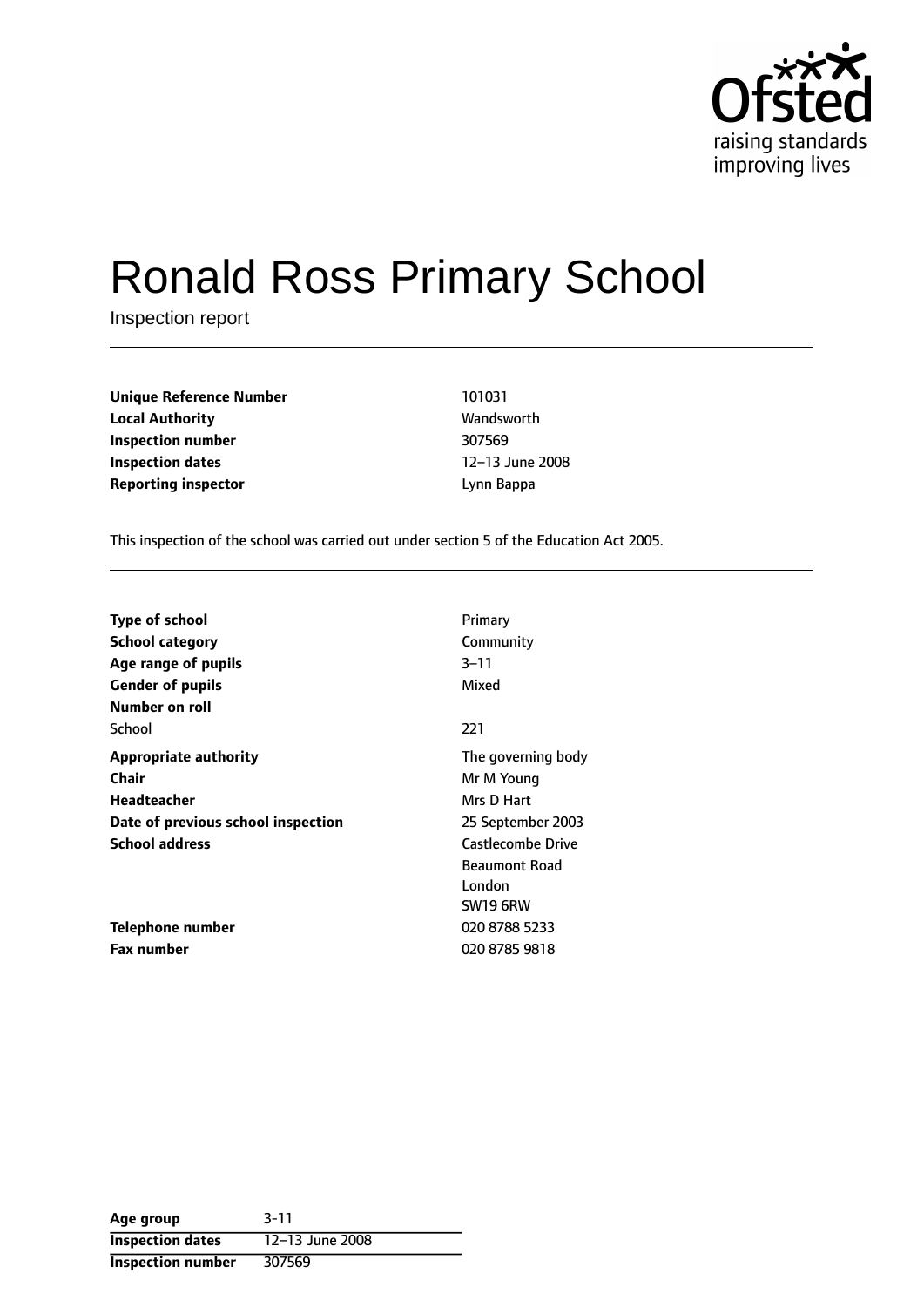.

© Crown copyright 2008

#### Website: www.ofsted.gov.uk

This document may be reproduced in whole or in part for non-commercial educational purposes, provided that the information quoted is reproduced without adaptation and the source and date of publication are stated.

Further copies of this report are obtainable from the school. Under the Education Act 2005, the school must provide a copy of this report free of charge to certain categories of people. A charge not exceeding the full cost of reproduction may be made for any other copies supplied.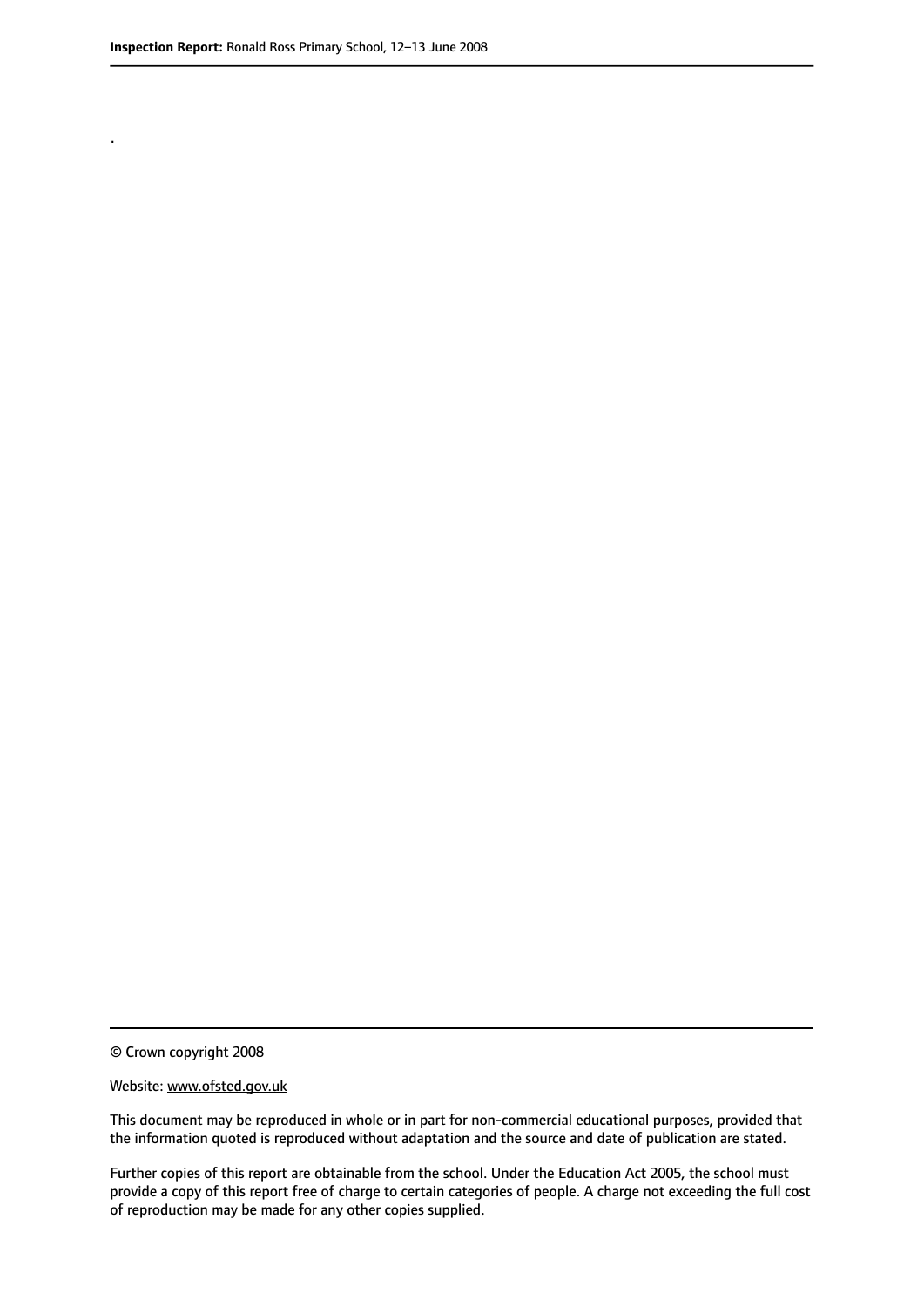## **Introduction**

The inspection was carried out by two Additional Inspectors.

#### **Description of the school**

Ronald Ross Primary School is a smaller than average school serving a diverse community. The proportion of pupils who are entitled to free school meals is much higher than average. Nearly two-thirds are from minority ethnic backgrounds, with the largest groups being pupils from Asian heritage and a range of White backgrounds. The percentage with English as an additional language is high, with a high proportion at the early stages of learning it. Families move in and out of the area more frequently than usual and many pupils experience considerable difficulties and disruptions to their daily lives and education. A higher than average number join the school during the school year, with many arriving at Ronald Ross as the first school they have been admitted to. The proportion of pupils with learning difficulties and/or disabilities is much higher than found nationally. Their needs relate mainly to behavioural, social and emotional difficulties and communication, speech and language disorders. The school had an interim headteacher from January to August 2007 and a substantive appointment was made in September 2007. The school is part of the Intensifying Support Programme (ISP), a national initiative aimed at raising standards in English and mathematics.

#### **Key for inspection grades**

| Grade 1 | Outstanding  |
|---------|--------------|
| Grade 2 | Good         |
| Grade 3 | Satisfactory |
| Grade 4 | Inadequate   |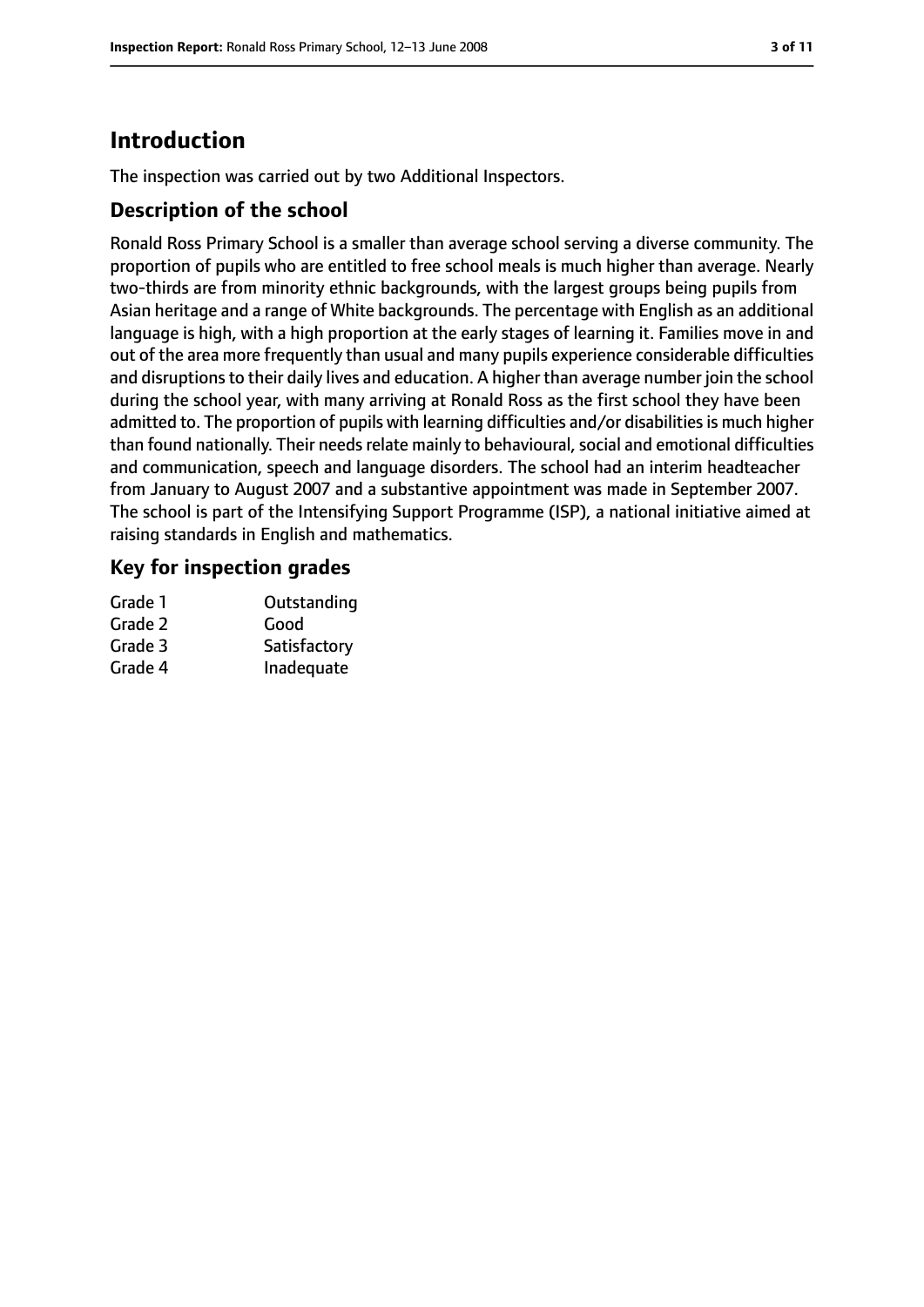## **Overall effectiveness of the school**

#### **Grade: 2**

This is a good and improving school. Parents are pleased with the quality of education it offers and, in particular, with the rate of improvement since the arrival of the headteacher in September. One parent wrote, 'I am extremely impressed with Ronald Ross ever since Debbie has taken over as Head. Everything seems to be changing for the better.' The headteacher is well supported by senior leaders, other staff and governors. The school has put into place an effective series of intervention programmes and initiatives designed to raise standards and these are beginning to bear fruit.

The school has a good ethos in which all pupils feel safe, valued and included. The good pastoral care develops pupils' confidence and self-esteem and contributes effectively to their good personal development and well-being. They come to school happy and ready to learn. Although most attend regularly and thoroughly enjoy school, there are too many families who do not ensure that their children come to school every day. This is having an adverse effect on the school's attendance figures and on their children's education.

Although standards are below average, achievement is good. Children join the Nursery with very modest skills. Good teaching and enjoyable, practical activities help them to make very good progressin their learning, particularly in literacy and emotional development, their weakest areas when they begin. Standards by the end of Year 2, although below average, particularly in reading and writing, represent a good level of achievement given pupils' starting points. This good progress continues in Key Stage 2 and standards by the end of Year 6, in 2007, improved from exceptionally low overall to below average. Initiatives such as the ISP are beginning to have a positive impact on pupils' progress in both English and mathematics. In mathematics, for example, pupils have improved their skills in problem solving. Pupils in Key Stage 1 build well on what they have learned in the Foundation Stage. In Years 3 to 6, they continue to make good progress overall, responding well to good teaching. The school is aware, however, that it needs to do more to raise standards further, especially in Key Stage 1, particularly in handwriting, punctuation and extended writing.

Teaching has improved. It is now good throughout the school and is having a positive impact on pupils' learning. Relationships are good and teachers are making learning more interesting and relevant by using interactive technology well and by creating interesting links across subjects. Assessment has improved, although the school has rightly identified that it now needs to increase teachers' confidence in marking pupils' work against national curriculum levels and providing learners with a good understanding of the next steps for improvement. The curriculum is broad and balanced with good provision for enrichment and extra-curricular activities. During the inspection, for example, pupils showed enormous levels of enthusiasm for the visitors from the Science Museum. Recent improvements to planning in English and mathematics are beginning to be reflected in rising standards.

#### **Effectiveness of the Foundation Stage**

#### **Grade: 1**

The Nursery is lively and exciting with much to explore. This encourages children's confidence and independence. Work in Reception builds very well on learning in the Nursery. A strong focus on speaking and listening has a notable impact on developing children's literacy. Outstanding leadership and management ensure high quality teaching and excellent curricular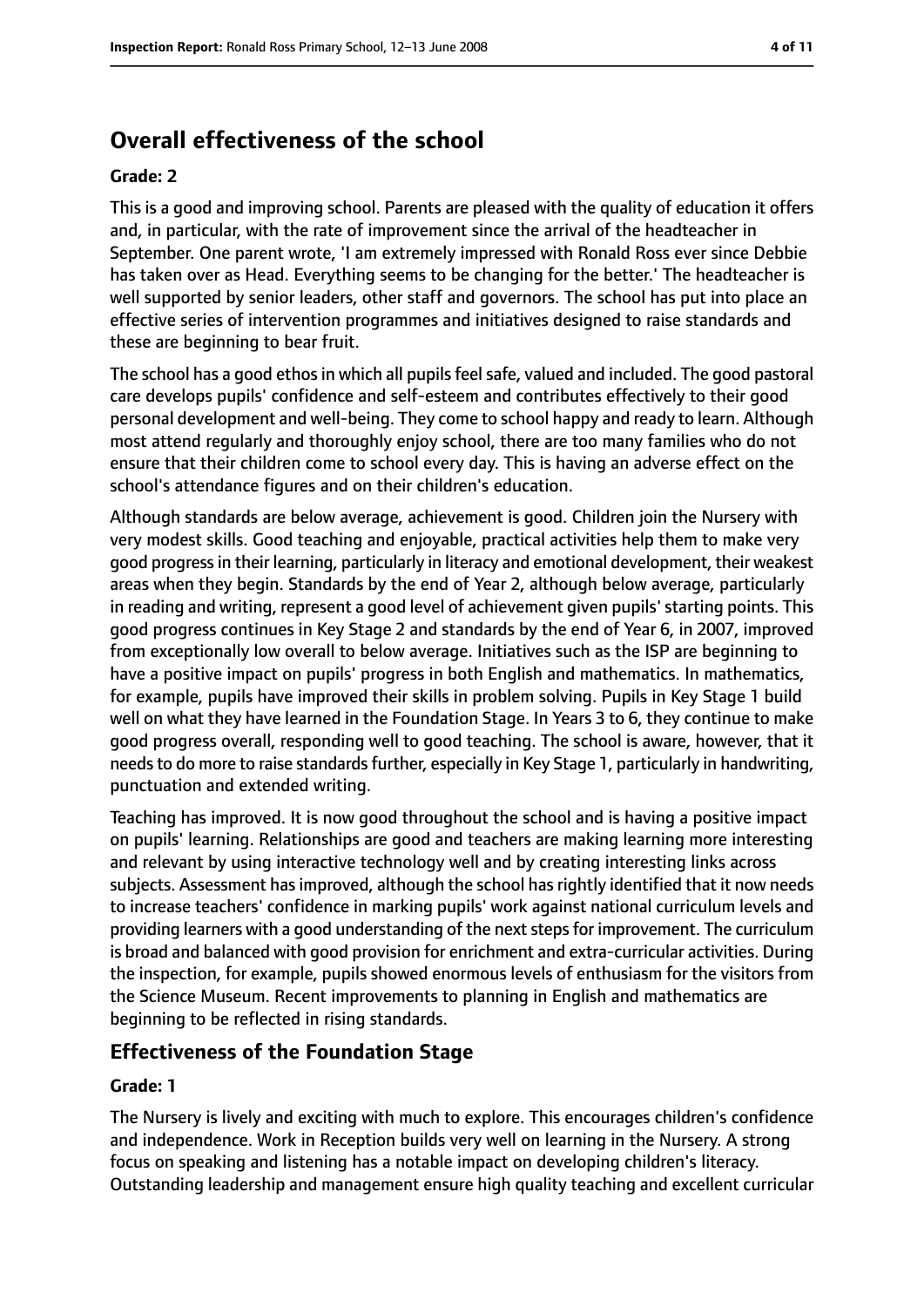provision. This high quality provision enables children to make very good progress in relation to their low starting points. Teachers and other staff have an excellent understanding of how young children learn and plan a very good variety of relevant and practical activitiesto stimulate young minds. This makes learning exciting, as was evident when children in Reception made sandwiches for Fathers Day. On another occasion, the teacher showed a very good understanding of what the children needed when she let them 'have a little wiggle' when they had been concentrating for a long time and were in danger of losing focus. The outdoor space is secure and attractive. Induction procedures are very good and enable children to settle quickly.

## **What the school should do to improve further**

- Raise standards in literacy, especially in Key Stage 1, with a focus on handwriting, punctuation and extended writing.
- Work with parents to improve the attendance of the small number of pupils who do not come to school regularly.
- Enable teachers to improve their marking of pupils' work against national curriculum levels and providing the next steps for improvement.

## **Achievement and standards**

#### **Grade: 2**

The 2007 results showed an improvement on previous years in both key stages. The improvement was most marked in science in Year 6, where standards were average. There are signs from pupils' current work that improvements have continued this year, with a healthy rise in the number of pupils working at expected levels in English and mathematics, although standards remain below average overall. Good headway has been made in raising reading standards through an increased focus on teaching pupils to link sounds and letters, the introduction of 'The Power of Reading' programme, community reading volunteers and the opening of an exciting new library. More remains to be done, however, to ensure that pupils reach the standards of which they are capable in literacy, particularly in Key Stage 1.

Recent initiatives to iron out variations in progress have begun to bear fruit and are contributing to pupils' good progress. Pupils with statements of special educational need and those with moderate learning or behavioural difficulties make good progress, because teachers are getting better at identifying their needs promptly and ensuring that they receive effective support. Vulnerable pupils achieve well because they are settled and fully included in every aspect of school life. White British pupils, who were underachieving at the time of the last inspection, now make similar rates of progress to others in the class.

## **Personal development and well-being**

#### **Grade: 2**

Pupils are enthusiastic about their school, polite and friendly. Behaviour has improved and is now good. Spiritual, moral, social and cultural development is good. Pupils see assemblies as important community occasions in which they can celebrate the success of others. They show respect for each other's feelings, cultures and beliefs and willingly take on responsibilities such as playground buddies, librarians or school councillors. Pupils participate enthusiastically in sports and show a good understanding of how to live healthily. They particularly appreciate school lunches and enjoy the opportunity to be rewarded for good behaviour by an invitation to the top table for 'VIP' treatment. Despite the school's best efforts to improve attendance, it remains below average with a small number of families regularly keeping their children off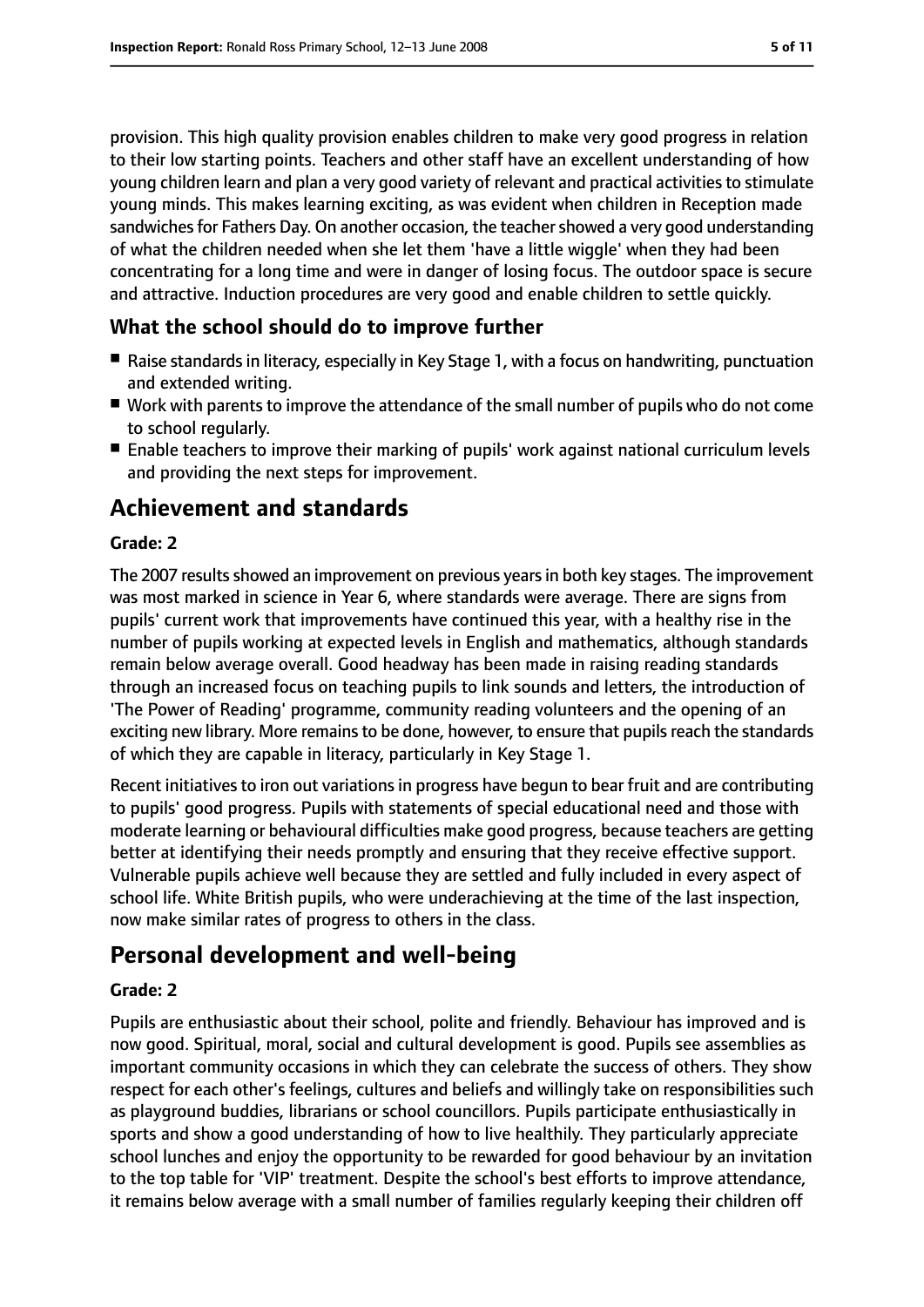school. Improving standardsin basic skills, coupled with their well-developed personal qualities, prepare pupils soundly for the next stage in their education.

# **Quality of provision**

## **Teaching and learning**

#### **Grade: 2**

Lessons proceed at a brisk pace, ensuring that pupils are constantly interested. They are keen to explain that they think lessons are 'fun'. Teaching assistants are an important part of the team and work closely with teachers to support pupils who need extra help. In some instances, however, insufficient use is made of the time when pupils are withdrawn for help with reading and writing. Teachers are good at establishing positive relationships and managing behaviour. They use a good range of resources, including interactive white boards, to motivate and engage pupils. Good displays of work and other materials in classrooms and around the school enhance the learning environment well. In Year 2, for example, the 'I Am A Remarkable Reader' display motivates and encourages the pupils. Although marking has improved, teachers need more confidence in marking pupils' work against national curriculum levels and providing learners with a good understanding of the next steps for improvement.

#### **Curriculum and other activities**

#### **Grade: 2**

A good curriculum helps pupils of all abilities to enjoy their learning, although plans to better meet the needs of the gifted and talented are still young. Good use is made of the new computer suite and other technological resources. During the inspection, for example, pupils in Year 3 talked enthusiastically to inspectors about the film they had made of their work on the Vikings. The school's programme for personal, social and health education, and special events such as Black History Week and Health and Fitness Week greatly develop pupils' understanding of the wider world and help them to become committed young citizens. Pupils are enthusiastic about the good range of extra-curricular clubs and enrichment activities.

#### **Care, guidance and support**

#### **Grade: 2**

There are trusting relationships between pupils and staff. Safeguarding arrangements meet requirements. Bullying is rare and pupils have confidence that, should it occur, it would be quickly dealt with. Good support for vulnerable pupils, including a learning mentor, art, drama and play therapy, ensures that they learn well. New arrivals settle quickly. Academic guidance has improved. Teachers track pupils' progress each term and are beginning to employ effective strategies to help them catch up if they are falling behind. However, some of these procedures are recent and are only just beginning to have an impact on raising standards.

## **Leadership and management**

#### **Grade: 2**

Good leadership and management help pupils to achieve well and to develop good personal qualities. The headteacher provides outstanding leadership. She has a real heart for her work and her clearly articulated vision is widely shared. A real strength of the school is the high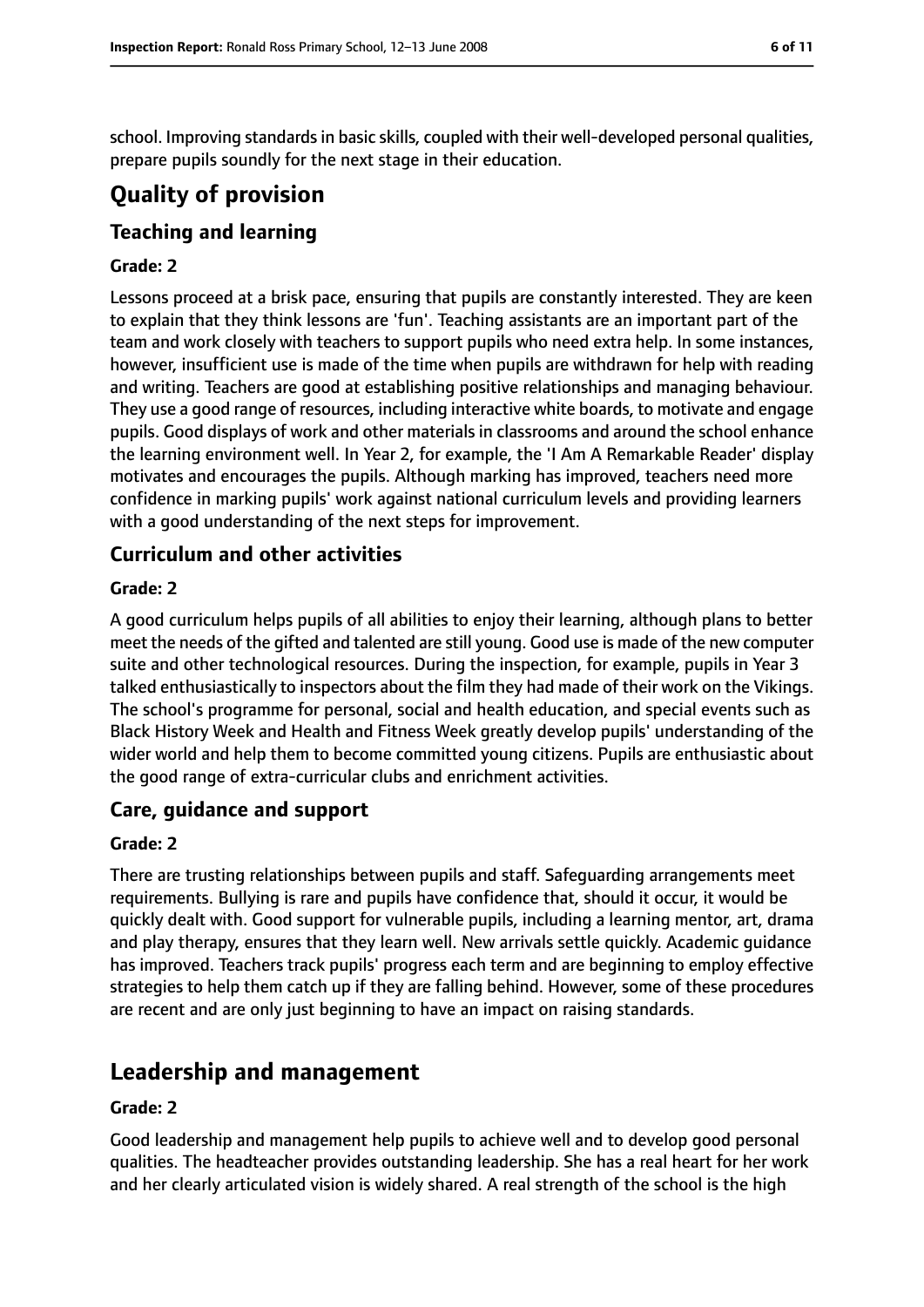quality of teamwork that ensures that everyone, teachers, support staff and pupils, plays an integral part in moving it forward.

Self-evaluation is accurate and honest. There are many signs of real improvement and the school is in a good position to build on these. In the last year, for example, standards have begun to rise, teaching and behaviour have improved and the learning environment has developed significantly with a new computer suite, library and school offices. There has not yet been sufficient time, however, to see the full impact of all the initiatives to raise standards. Governors play an increasingly important role in evaluating the school's work and determining its priorities. They are able to question the school's leadership and show good awareness of its strengths and weaknesses. Issues from the last inspection have been tackled well.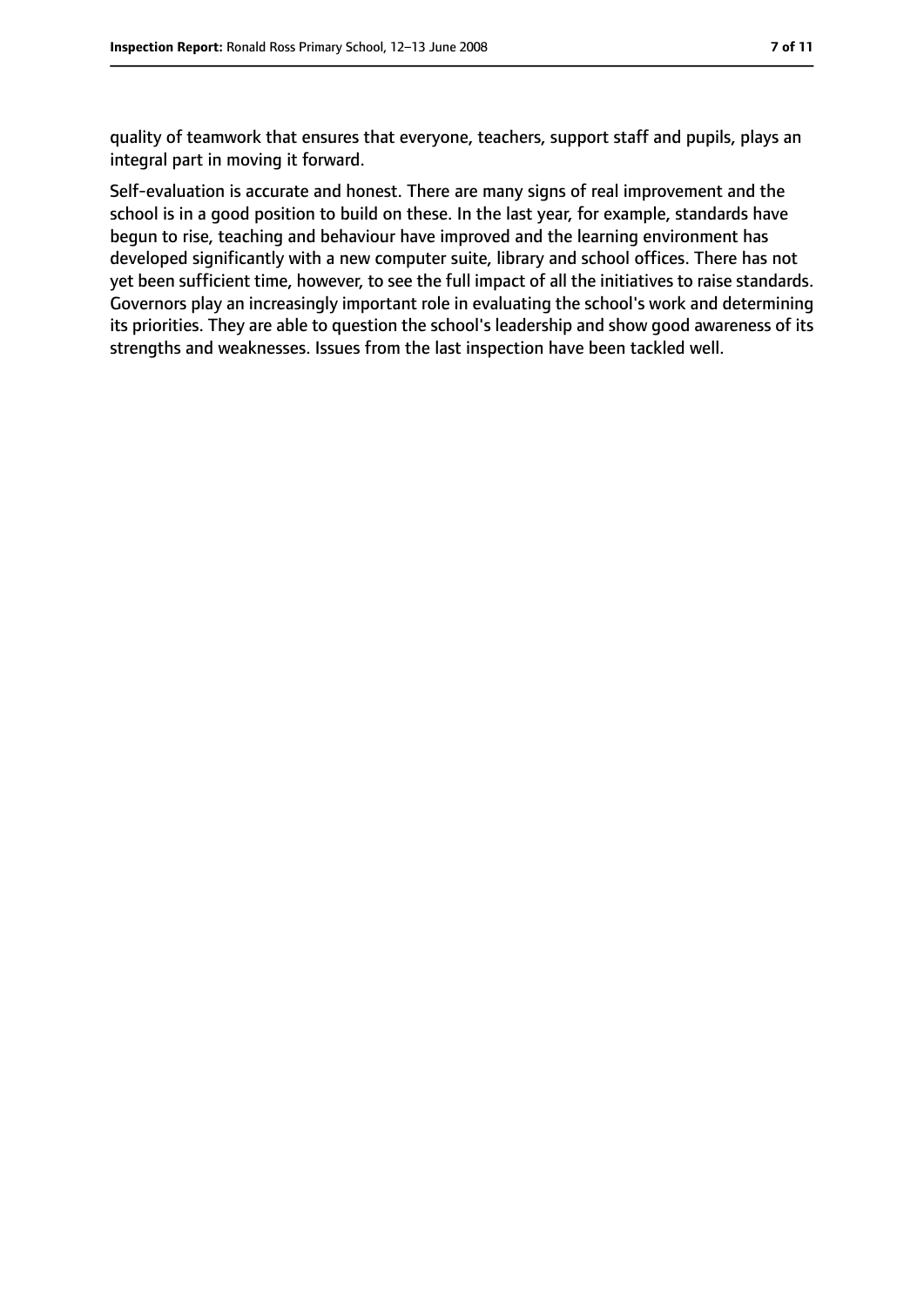**Any complaints about the inspection or the report should be made following the procedures set out in the guidance 'Complaints about school inspection', which is available from Ofsted's website: www.ofsted.gov.uk.**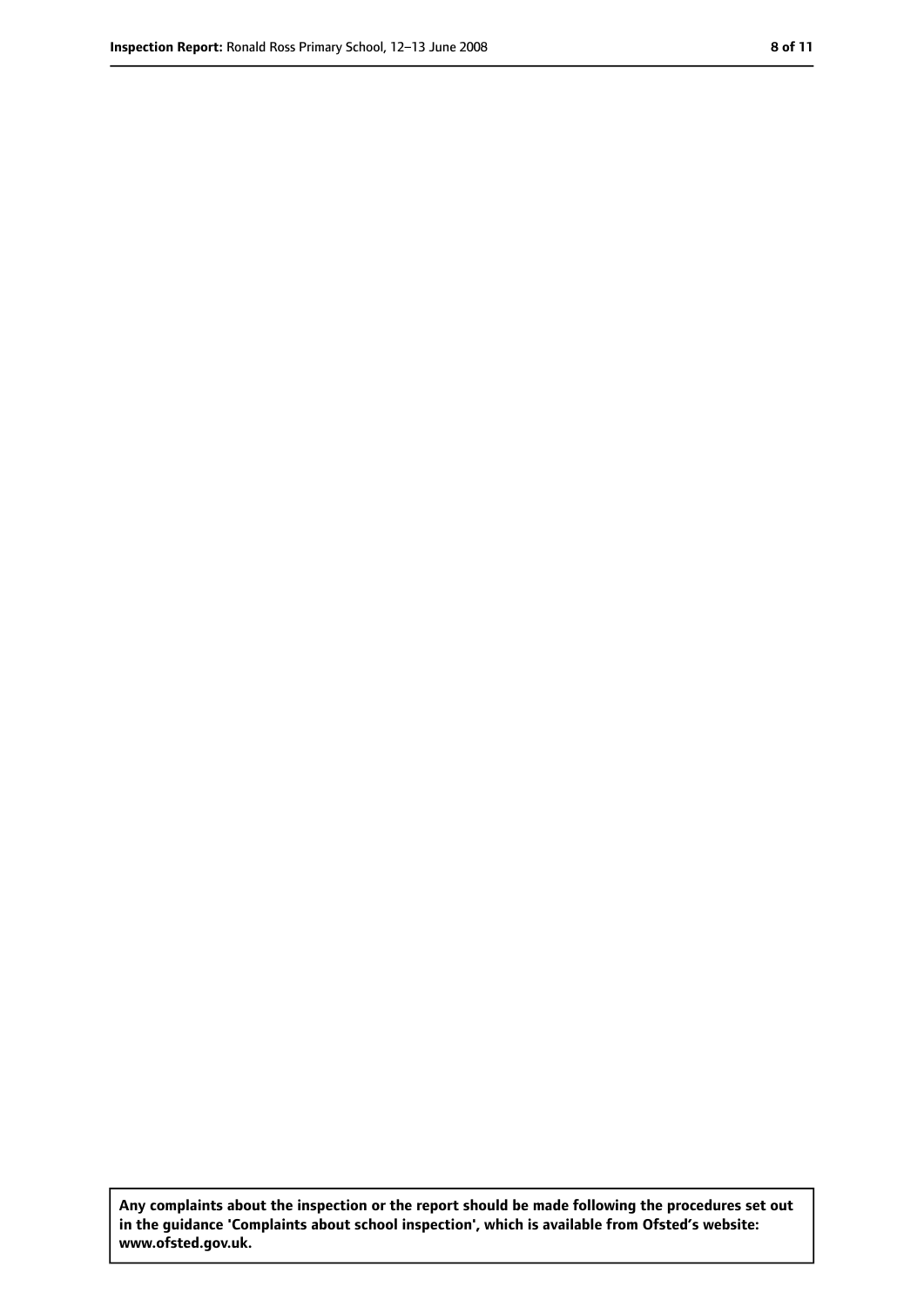#### **Annex A**

## **Inspection judgements**

| $^{\backprime}$ Key to judgements: grade 1 is outstanding, grade 2 good, grade 3 satisfactory, and | <b>School</b>  |
|----------------------------------------------------------------------------------------------------|----------------|
| arade 4 inadequate                                                                                 | <b>Overall</b> |

## **Overall effectiveness**

| How effective, efficient and inclusive is the provision of education, integrated<br>care and any extended services in meeting the needs of learners? |     |
|------------------------------------------------------------------------------------------------------------------------------------------------------|-----|
| Effective steps have been taken to promote improvement since the last<br>inspection                                                                  | Yes |
| How well does the school work in partnership with others to promote learners'<br>well-being?                                                         |     |
| The effectiveness of the Foundation Stage                                                                                                            |     |
| The capacity to make any necessary improvements                                                                                                      |     |

#### **Achievement and standards**

| How well do learners achieve?                                                                               |  |
|-------------------------------------------------------------------------------------------------------------|--|
| The standards <sup>1</sup> reached by learners                                                              |  |
| How well learners make progress, taking account of any significant variations between<br>groups of learners |  |
| How well learners with learning difficulties and disabilities make progress                                 |  |

## **Personal development and well-being**

| How good is the overall personal development and well-being of the<br>learners?                                  |  |
|------------------------------------------------------------------------------------------------------------------|--|
| The extent of learners' spiritual, moral, social and cultural development                                        |  |
| The extent to which learners adopt healthy lifestyles                                                            |  |
| The extent to which learners adopt safe practices                                                                |  |
| How well learners enjoy their education                                                                          |  |
| The attendance of learners                                                                                       |  |
| The behaviour of learners                                                                                        |  |
| The extent to which learners make a positive contribution to the community                                       |  |
| How well learners develop workplace and other skills that will contribute to<br>their future economic well-being |  |

## **The quality of provision**

| How effective are teaching and learning in meeting the full range of the<br>learners' needs?          |  |
|-------------------------------------------------------------------------------------------------------|--|
| How well do the curriculum and other activities meet the range of needs<br>and interests of learners? |  |
| How well are learners cared for, quided and supported?                                                |  |

 $^1$  Grade 1 - Exceptionally and consistently high; Grade 2 - Generally above average with none significantly below average; Grade 3 - Broadly average to below average; Grade 4 - Exceptionally low.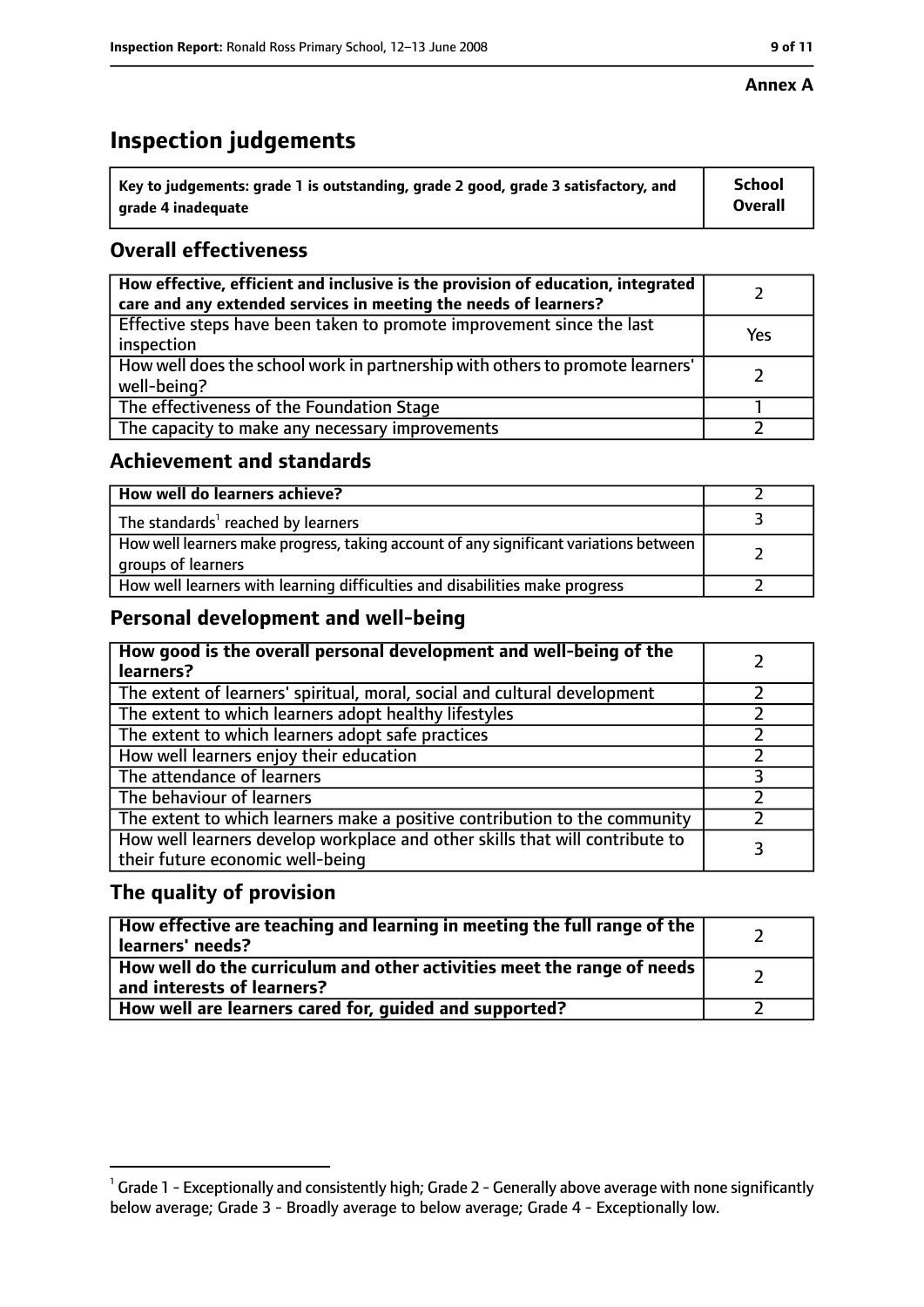# **Leadership and management**

| How effective are leadership and management in raising achievement<br>and supporting all learners?                                              |     |
|-------------------------------------------------------------------------------------------------------------------------------------------------|-----|
| How effectively leaders and managers at all levels set clear direction leading<br>to improvement and promote high quality of care and education |     |
| How effectively leaders and managers use challenging targets to raise standards                                                                 |     |
| The effectiveness of the school's self-evaluation                                                                                               |     |
| How well equality of opportunity is promoted and discrimination tackled so<br>that all learners achieve as well as they can                     |     |
| How effectively and efficiently resources, including staff, are deployed to<br>achieve value for money                                          |     |
| The extent to which governors and other supervisory boards discharge their<br>responsibilities                                                  |     |
| Do procedures for safequarding learners meet current government<br>requirements?                                                                | Yes |
| Does this school require special measures?                                                                                                      | No  |
| Does this school require a notice to improve?                                                                                                   | No  |